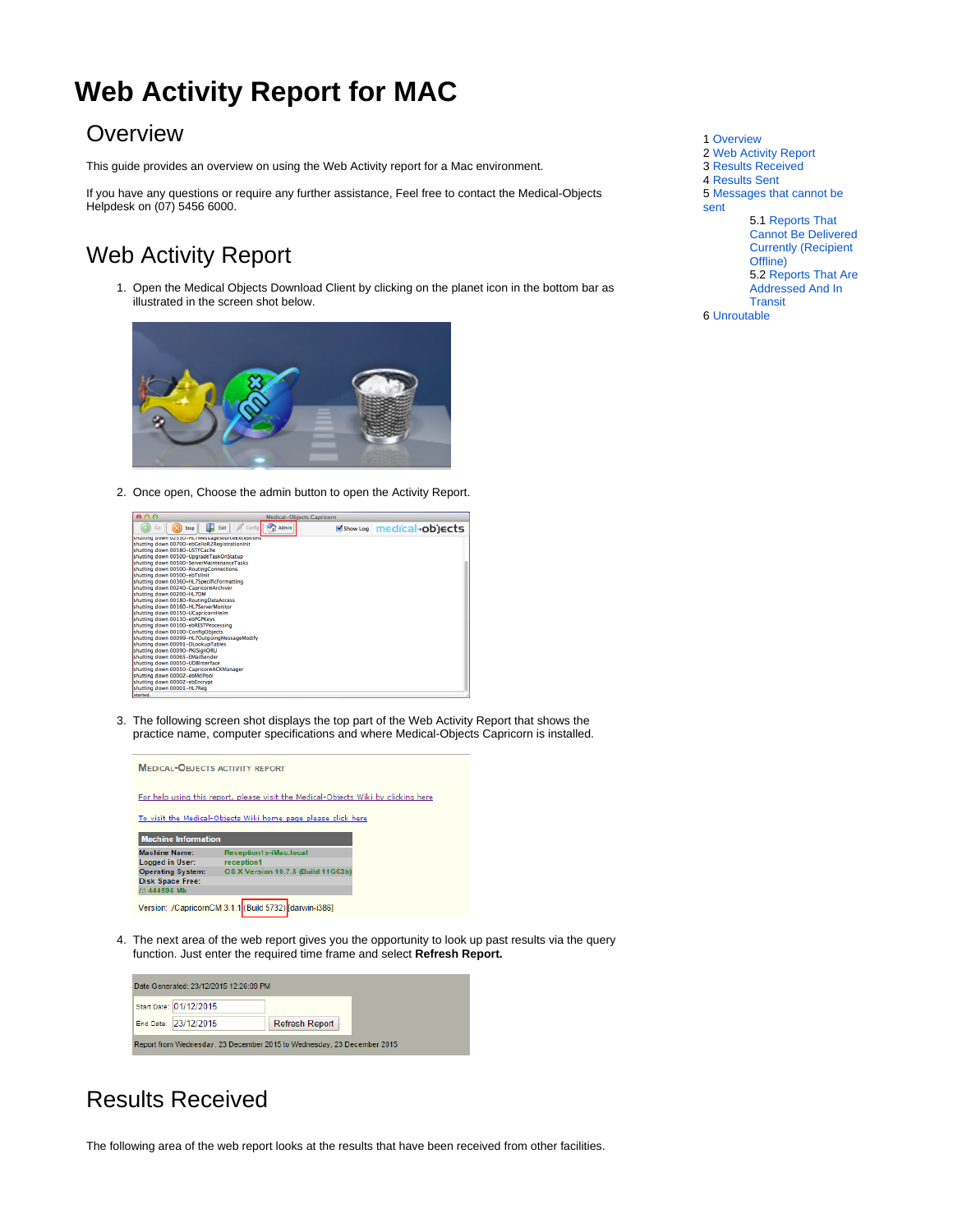1. As you can see below, the incoming reports are sorted under the names of the practice they were sent from, and by the date and time they were received. The first section of green text indicates the acknowledgement by the software that the file has been received, the second section indicates it has been imported by the practice management software.

The sending and receiving doctors are also listed, including their provider numbers.



#### <span id="page-1-0"></span>Results Sent

1. The following area of the web report looks at the results that have been sent from the practice through Medical-Objects.



2. Much like the **Received Reports** section, It will list the names of the practices you've sent to, times, dates, Doctors names and provider numbers. It also has the Acknowledgements in green, which will appear when it has been processed by the receiver.

### <span id="page-1-1"></span>Messages that cannot be sent

When Medical-Objects is used for sending through Genie for example, Some messages may not be delivered due to the recipient's computer or software having complications and not being able to receive your correspondence. The diagram below shows the section of the web report that provides details on the unsent messages.



#### <span id="page-1-2"></span>Reports That Cannot Be Delivered Currently (Recipient Offline)

As shown above, if you have messages that are located under **Reports that cannot be delivered currently (recipient offline)** this means that the result/letter or referral cannot reach its destination due to either being in the process of registering a connection to the practice, or software or hardware issues at the receiving end. The software will continually try to send the result every 30 minutes, so there is no need to try and resend through Medical-Objects. However, it is advised to monitor the messages sitting in this section. If they remain there for a while you would be advised to fax a copy of the result/letters to the provider listed under that section to ensure delivery.